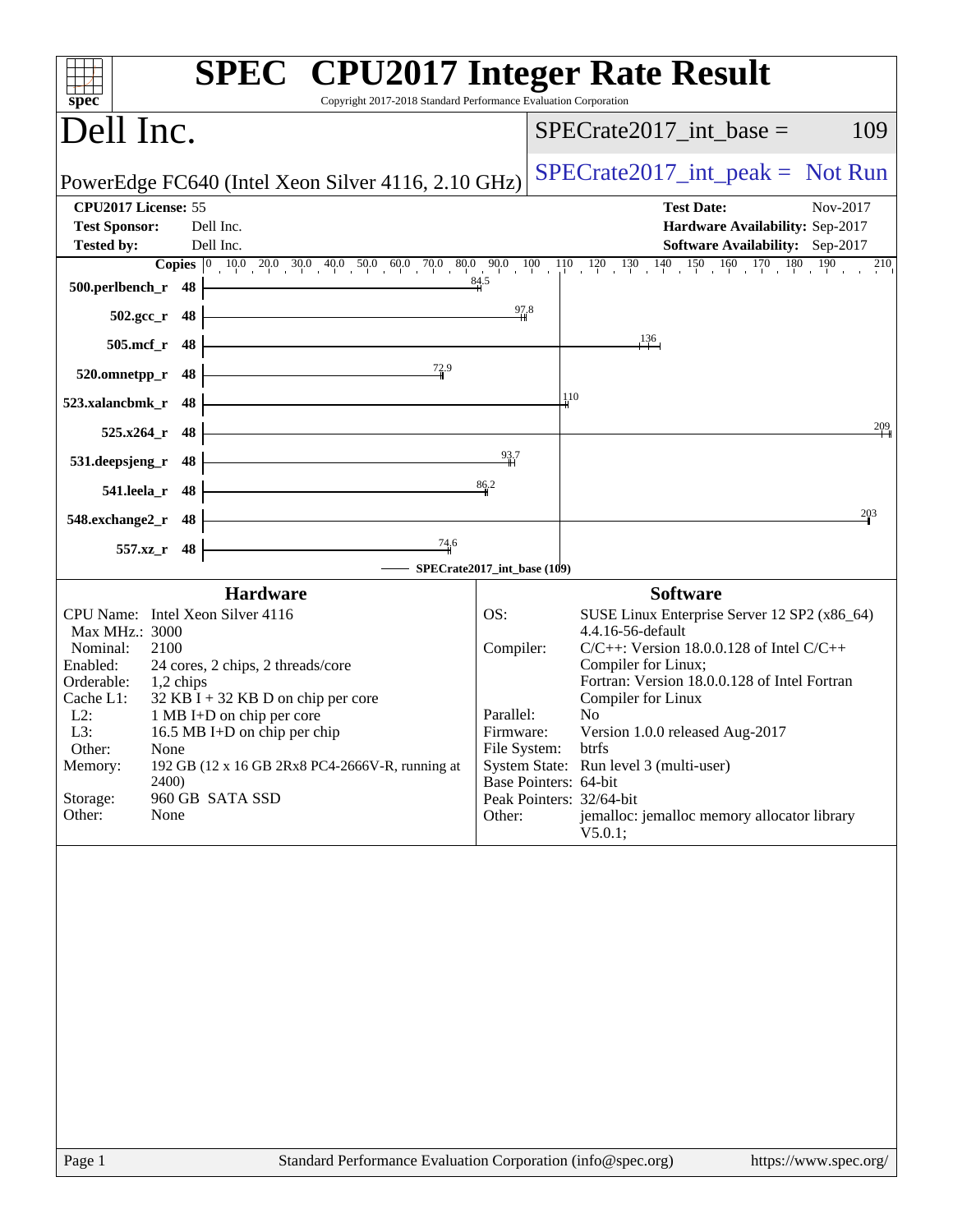| <b>SPEC CPU2017 Integer Rate Result</b><br>Copyright 2017-2018 Standard Performance Evaluation Corporation |                           |  |  |  |  |
|------------------------------------------------------------------------------------------------------------|---------------------------|--|--|--|--|
| $Spec^*$                                                                                                   | SPECrate2017 int base $=$ |  |  |  |  |
| Dell Inc.                                                                                                  | 109                       |  |  |  |  |

PowerEdge FC640 (Intel Xeon Silver 4116, 2.10 GHz)  $\left|$  [SPECrate2017\\_int\\_peak =](http://www.spec.org/auto/cpu2017/Docs/result-fields.html#SPECrate2017intpeak) Not Run

**[CPU2017 License:](http://www.spec.org/auto/cpu2017/Docs/result-fields.html#CPU2017License)** 55 **[Test Date:](http://www.spec.org/auto/cpu2017/Docs/result-fields.html#TestDate)** Nov-2017 **[Test Sponsor:](http://www.spec.org/auto/cpu2017/Docs/result-fields.html#TestSponsor)** Dell Inc. **[Hardware Availability:](http://www.spec.org/auto/cpu2017/Docs/result-fields.html#HardwareAvailability)** Sep-2017

**[Tested by:](http://www.spec.org/auto/cpu2017/Docs/result-fields.html#Testedby)** Dell Inc. **[Software Availability:](http://www.spec.org/auto/cpu2017/Docs/result-fields.html#SoftwareAvailability)** Sep-2017

### **[Results Table](http://www.spec.org/auto/cpu2017/Docs/result-fields.html#ResultsTable)**

|                               | <b>Base</b>   |                |                |                |       | <b>Peak</b>    |            |               |                |              |                |              |                |              |
|-------------------------------|---------------|----------------|----------------|----------------|-------|----------------|------------|---------------|----------------|--------------|----------------|--------------|----------------|--------------|
| <b>Benchmark</b>              | <b>Copies</b> | <b>Seconds</b> | Ratio          | <b>Seconds</b> | Ratio | <b>Seconds</b> | Ratio      | <b>Copies</b> | <b>Seconds</b> | <b>Ratio</b> | <b>Seconds</b> | <b>Ratio</b> | <b>Seconds</b> | <b>Ratio</b> |
| $500.$ perlbench_r            | 48            | 904            | 84.5           | 905            | 84.5  | 915            | 83.6       |               |                |              |                |              |                |              |
| $502.\text{gcc}$ <sub>r</sub> | 48            | 695            | 97.8           | 692            | 98.3  | 701            | 96.9       |               |                |              |                |              |                |              |
| $505$ .mcf r                  | 48            | 558            | 139            | 572            | 136   | 583            | 133        |               |                |              |                |              |                |              |
| 520.omnetpp_r                 | 48            | 863            | 73.0           | 864            | 72.9  | 869            | 72.4       |               |                |              |                |              |                |              |
| 523.xalancbmk r               | 48            | 457            | 111            | 460            | 110   | 460            | <b>110</b> |               |                |              |                |              |                |              |
| $525.x264$ r                  | 48            | 407            | 207            | 403            | 209   | 401            | 209        |               |                |              |                |              |                |              |
| $531.$ deepsjeng $_r$         | 48            | 579            | 94.9           | 587            | 93.7  | 591            | 93.1       |               |                |              |                |              |                |              |
| 541.leela r                   | 48            | 922            | 86.2           | 918            | 86.6  | 926            | 85.8       |               |                |              |                |              |                |              |
| 548.exchange2_r               | 48            | 620            | 203            | 621            | 202   | 620            | 203        |               |                |              |                |              |                |              |
| 557.xz r                      | 48            | 688            | 75.4           | 695            | 74.6  | 696            | 74.5       |               |                |              |                |              |                |              |
| $SPECrate2017$ int base =     |               |                | 109            |                |       |                |            |               |                |              |                |              |                |              |
| $SPECrate2017$ int peak =     |               |                | <b>Not Run</b> |                |       |                |            |               |                |              |                |              |                |              |

Results appear in the [order in which they were run.](http://www.spec.org/auto/cpu2017/Docs/result-fields.html#RunOrder) Bold underlined text [indicates a median measurement.](http://www.spec.org/auto/cpu2017/Docs/result-fields.html#Median)

#### **[Submit Notes](http://www.spec.org/auto/cpu2017/Docs/result-fields.html#SubmitNotes)**

 The numactl mechanism was used to bind copies to processors. The config file option 'submit' was used to generate numactl commands to bind each copy to a specific processor. For details, please see the config file.

### **[Operating System Notes](http://www.spec.org/auto/cpu2017/Docs/result-fields.html#OperatingSystemNotes)**

Stack size set to unlimited using "ulimit -s unlimited"

### **[General Notes](http://www.spec.org/auto/cpu2017/Docs/result-fields.html#GeneralNotes)**

Environment variables set by runcpu before the start of the run: LD\_LIBRARY\_PATH = "/root/cpu2017/lib/ia32:/root/cpu2017/lib/intel64:/root/cpu2017/je5.0.1-32:/root/cpu2017/je5.0.1-64"

 Binaries compiled on a system with 1x Intel Core i7-4790 CPU + 32GB RAM memory using Redhat Enterprise Linux 7.4 Transparent Huge Pages enabled by default Prior to runcpu invocation Filesystem page cache synced and cleared with: sync; echo 3> /proc/sys/vm/drop\_caches runcpu command invoked through numactl i.e.: numactl --interleave=all runcpu <etc>

jemalloc: configured and built at default for 32bit (i686) and  $64bit$  (x86  $64)$  targets; jemalloc: built with the RedHat Enterprise 7.4, and the system compiler gcc 4.8.5;

**(Continued on next page)**

Page 2 Standard Performance Evaluation Corporation [\(info@spec.org\)](mailto:info@spec.org) <https://www.spec.org/>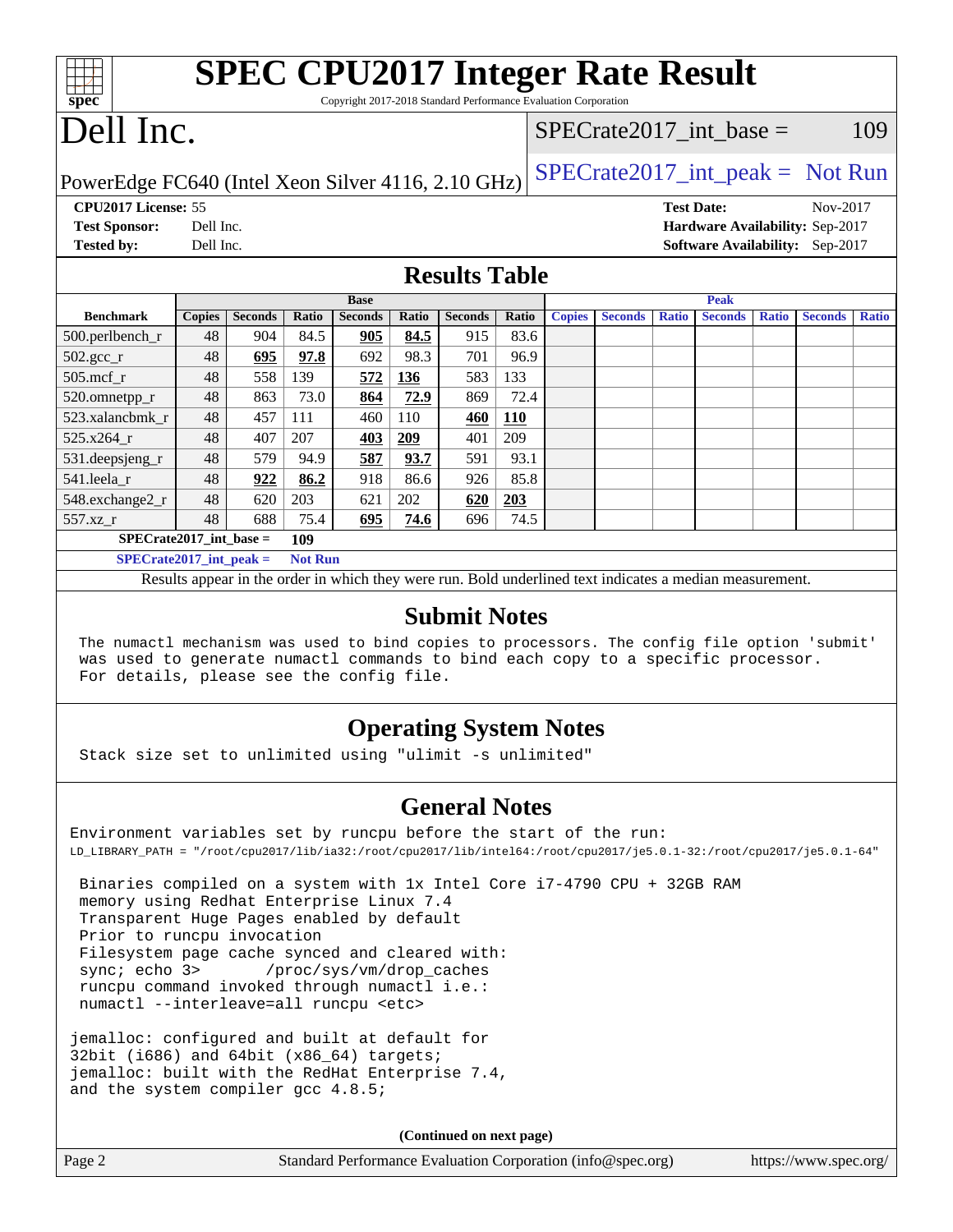| spec <sup>®</sup>                                                                | <b>SPEC CPU2017 Integer Rate Result</b><br>Copyright 2017-2018 Standard Performance Evaluation Corporation                                                                                                                                                                                                                                                                                                                                                                                                                                                                                                                                                                                                                                                                                                                                                                                                                                                                                                                                                                                                                                                  |                                     |                                                                                |
|----------------------------------------------------------------------------------|-------------------------------------------------------------------------------------------------------------------------------------------------------------------------------------------------------------------------------------------------------------------------------------------------------------------------------------------------------------------------------------------------------------------------------------------------------------------------------------------------------------------------------------------------------------------------------------------------------------------------------------------------------------------------------------------------------------------------------------------------------------------------------------------------------------------------------------------------------------------------------------------------------------------------------------------------------------------------------------------------------------------------------------------------------------------------------------------------------------------------------------------------------------|-------------------------------------|--------------------------------------------------------------------------------|
| Dell Inc.                                                                        |                                                                                                                                                                                                                                                                                                                                                                                                                                                                                                                                                                                                                                                                                                                                                                                                                                                                                                                                                                                                                                                                                                                                                             | $SPECrate2017\_int\_base =$         | 109                                                                            |
|                                                                                  | PowerEdge FC640 (Intel Xeon Silver 4116, 2.10 GHz)                                                                                                                                                                                                                                                                                                                                                                                                                                                                                                                                                                                                                                                                                                                                                                                                                                                                                                                                                                                                                                                                                                          | $SPECrate2017\_int\_peak = Not Run$ |                                                                                |
| CPU2017 License: 55<br><b>Test Sponsor:</b><br><b>Tested by:</b>                 | Dell Inc.<br>Dell Inc.                                                                                                                                                                                                                                                                                                                                                                                                                                                                                                                                                                                                                                                                                                                                                                                                                                                                                                                                                                                                                                                                                                                                      | <b>Test Date:</b>                   | Nov-2017<br>Hardware Availability: Sep-2017<br>Software Availability: Sep-2017 |
|                                                                                  | <b>General Notes (Continued)</b>                                                                                                                                                                                                                                                                                                                                                                                                                                                                                                                                                                                                                                                                                                                                                                                                                                                                                                                                                                                                                                                                                                                            |                                     |                                                                                |
|                                                                                  | jemalloc: sources available via jemalloc.net                                                                                                                                                                                                                                                                                                                                                                                                                                                                                                                                                                                                                                                                                                                                                                                                                                                                                                                                                                                                                                                                                                                |                                     |                                                                                |
|                                                                                  | No: The test sponsor attests, as of date of publication, that CVE-2017-5754 (Meltdown)<br>is mitigated in the system as tested and documented.<br>No: The test sponsor attests, as of date of publication, that CVE-2017-5753 (Spectre variant 1)<br>is mitigated in the system as tested and documented.<br>No: The test sponsor attests, as of date of publication, that CVE-2017-5715 (Spectre variant 2)<br>is mitigated in the system as tested and documented.<br>This benchmark result is intended to provide perspective on<br>past performance using the historical hardware and/or<br>software described on this result page.<br>The system as described on this result page was formerly<br>generally available. At the time of this publication, it may<br>not be shipping, and/or may not be supported, and/or may fail<br>to meet other tests of General Availability described in the<br>SPEC OSG Policy document, http://www.spec.org/osg/policy.html<br>This measured result may not be representative of the result<br>that would be measured were this benchmark run with hardware<br>and software available as of the publication date. |                                     |                                                                                |
|                                                                                  | <b>Platform Notes</b>                                                                                                                                                                                                                                                                                                                                                                                                                                                                                                                                                                                                                                                                                                                                                                                                                                                                                                                                                                                                                                                                                                                                       |                                     |                                                                                |
| BIOS settings:<br>Turbo Boost enabled<br>C States disabled<br>From /proc/cpuinfo | Virtualization Technology disabled<br>System Profile set to Custom<br>CPU Power Management set to Maximum Performance<br>Memory Frequency set to Maximum Performance<br>Memory Patrol Scrub disabled<br>PCI ASPM L1 Link Power Management disabled<br>Sysinfo program /root/cpu2017/bin/sysinfo<br>Rev: r5797 of 2017-06-14 96c45e4568ad54c135fd618bcc091c0f<br>running on $linux-u8yg$ Thu Nov $9\ 06:57:22\ 2017$<br>SUT (System Under Test) info as seen by some common utilities.<br>For more information on this section, see<br>https://www.spec.org/cpu2017/Docs/config.html#sysinfo<br>model name: $Intel(R)$ Xeon(R) Silver 4116 CPU @ 2.10GHz<br>2 "physical id"s (chips)<br>48 "processors"                                                                                                                                                                                                                                                                                                                                                                                                                                                      |                                     |                                                                                |
|                                                                                  | (Continued on next page)                                                                                                                                                                                                                                                                                                                                                                                                                                                                                                                                                                                                                                                                                                                                                                                                                                                                                                                                                                                                                                                                                                                                    |                                     |                                                                                |
| Page 3                                                                           | Standard Performance Evaluation Corporation (info@spec.org)                                                                                                                                                                                                                                                                                                                                                                                                                                                                                                                                                                                                                                                                                                                                                                                                                                                                                                                                                                                                                                                                                                 |                                     | https://www.spec.org/                                                          |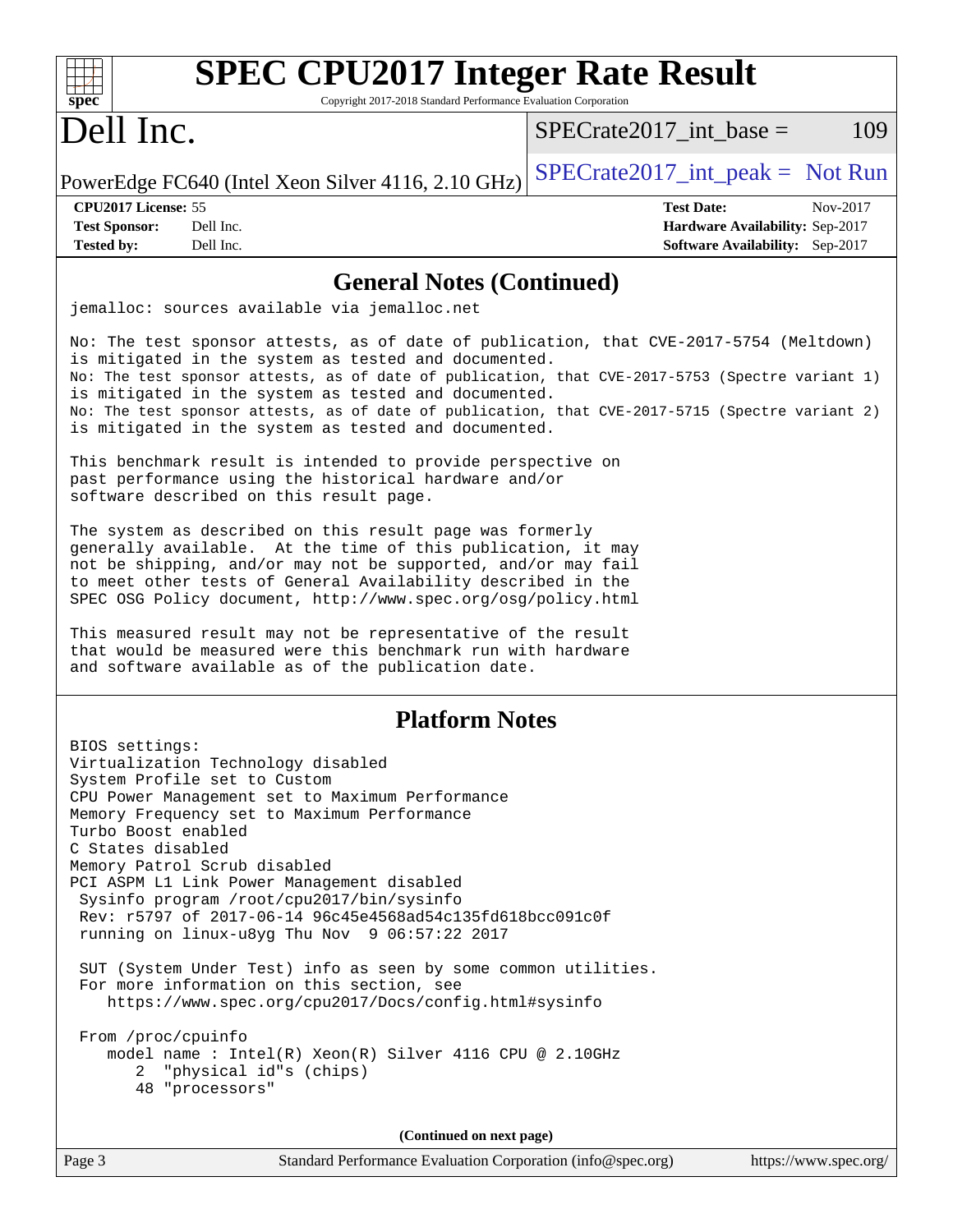| <b>SPEC CPU2017 Integer Rate Result</b><br>Copyright 2017-2018 Standard Performance Evaluation Corporation<br>spec <sup>®</sup>                                                                                                                                                                                                                                                                                                                                                                                                                                                                                                                                                                                                                                                                                                                                                                                                                                                                                                                                                                                                                                                                                                                                                                                                                                                                                                                                                                                                                                                                                                                                                                                                                                                           |                                                                                                               |
|-------------------------------------------------------------------------------------------------------------------------------------------------------------------------------------------------------------------------------------------------------------------------------------------------------------------------------------------------------------------------------------------------------------------------------------------------------------------------------------------------------------------------------------------------------------------------------------------------------------------------------------------------------------------------------------------------------------------------------------------------------------------------------------------------------------------------------------------------------------------------------------------------------------------------------------------------------------------------------------------------------------------------------------------------------------------------------------------------------------------------------------------------------------------------------------------------------------------------------------------------------------------------------------------------------------------------------------------------------------------------------------------------------------------------------------------------------------------------------------------------------------------------------------------------------------------------------------------------------------------------------------------------------------------------------------------------------------------------------------------------------------------------------------------|---------------------------------------------------------------------------------------------------------------|
| Dell Inc.                                                                                                                                                                                                                                                                                                                                                                                                                                                                                                                                                                                                                                                                                                                                                                                                                                                                                                                                                                                                                                                                                                                                                                                                                                                                                                                                                                                                                                                                                                                                                                                                                                                                                                                                                                                 | 109<br>$SPECrate2017\_int\_base =$                                                                            |
| PowerEdge FC640 (Intel Xeon Silver 4116, 2.10 GHz)                                                                                                                                                                                                                                                                                                                                                                                                                                                                                                                                                                                                                                                                                                                                                                                                                                                                                                                                                                                                                                                                                                                                                                                                                                                                                                                                                                                                                                                                                                                                                                                                                                                                                                                                        | $SPECrate2017\_int\_peak = Not Run$                                                                           |
| CPU2017 License: 55<br><b>Test Sponsor:</b><br>Dell Inc.                                                                                                                                                                                                                                                                                                                                                                                                                                                                                                                                                                                                                                                                                                                                                                                                                                                                                                                                                                                                                                                                                                                                                                                                                                                                                                                                                                                                                                                                                                                                                                                                                                                                                                                                  | <b>Test Date:</b><br>Nov-2017<br>Hardware Availability: Sep-2017                                              |
| Dell Inc.<br><b>Tested by:</b>                                                                                                                                                                                                                                                                                                                                                                                                                                                                                                                                                                                                                                                                                                                                                                                                                                                                                                                                                                                                                                                                                                                                                                                                                                                                                                                                                                                                                                                                                                                                                                                                                                                                                                                                                            | <b>Software Availability:</b> Sep-2017                                                                        |
| <b>Platform Notes (Continued)</b>                                                                                                                                                                                                                                                                                                                                                                                                                                                                                                                                                                                                                                                                                                                                                                                                                                                                                                                                                                                                                                                                                                                                                                                                                                                                                                                                                                                                                                                                                                                                                                                                                                                                                                                                                         |                                                                                                               |
| cores, siblings (Caution: counting these is hw and system dependent. The following<br>excerpts from /proc/cpuinfo might not be reliable. Use with caution.)<br>cpu cores : 12<br>siblings : 24<br>physical 0: cores 0 1 2 3 4 5 8 9 10 11 12 13<br>physical 1: cores 0 1 2 3 4 5 8 9 10 11 12 13<br>From 1scpu:<br>Architecture:<br>x86 64<br>$CPU$ op-mode( $s$ ):<br>$32$ -bit, $64$ -bit<br>Byte Order:<br>Little Endian<br>CPU(s):<br>48<br>On-line $CPU(s)$ list:<br>$0 - 47$<br>2<br>Thread(s) per core:<br>Core(s) per socket:<br>12<br>2<br>Socket(s):<br>4<br>NUMA $node(s)$ :<br>Vendor ID:<br>GenuineIntel<br>6<br>CPU family:<br>Model:<br>85<br>Model name:<br>Stepping:<br>4<br>CPU MHz:<br>2100.096<br>BogoMIPS:<br>4200.19<br>Virtualization:<br>$VT - x$<br>L1d cache:<br>32K<br>Lli cache:<br>32K<br>L2 cache:<br>1024K<br>L3 cache:<br>16896K<br>NUMA node0 CPU(s):<br>0, 4, 8, 12, 16, 20, 24, 28, 32, 36, 40, 44<br>NUMA nodel CPU(s):<br>1, 5, 9, 13, 17, 21, 25, 29, 33, 37, 41, 45<br>NUMA node2 CPU(s):<br>2, 6, 10, 14, 18, 22, 26, 30, 34, 38, 42, 46<br>NUMA node3 CPU(s):<br>3, 7, 11, 15, 19, 23, 27, 31, 35, 39, 43, 47<br>Flags:<br>pat pse36 clflush dts acpi mmx fxsr sse sse2 ss ht tm pbe syscall nx pdpelgb rdtscp<br>lm constant_tsc art arch_perfmon pebs bts rep_good nopl xtopology nonstop_tsc<br>aperfmperf eagerfpu pni pclmulqdq dtes64 monitor ds_cpl vmx smx est tm2 ssse3 sdbg<br>fma cx16 xtpr pdcm pcid dca sse4_1 sse4_2 x2apic movbe popcnt tsc_deadline_timer aes<br>xsave avx f16c rdrand lahf_lm abm 3dnowprefetch ida arat epb pln pts dtherm intel_pt<br>tpr_shadow vnmi flexpriority ept vpid fsgsbase tsc_adjust bmil hle avx2 smep bmi2<br>erms invpcid rtm cqm mpx avx512f avx512dq rdseed adx smap clflushopt clwb avx512cd | $Intel(R) Xeon(R) Silver 4116 CPU @ 2.10GHz$<br>fpu vme de pse tsc msr pae mce cx8 apic sep mtrr pge mca cmov |
| avx512bw avx512vl xsaveopt xsavec xgetbvl cqm_llc cqm_occup_llc<br>/proc/cpuinfo cache data                                                                                                                                                                                                                                                                                                                                                                                                                                                                                                                                                                                                                                                                                                                                                                                                                                                                                                                                                                                                                                                                                                                                                                                                                                                                                                                                                                                                                                                                                                                                                                                                                                                                                               |                                                                                                               |
| cache size : 16896 KB<br>From numactl --hardware WARNING: a numactl 'node' might or might not correspond to a                                                                                                                                                                                                                                                                                                                                                                                                                                                                                                                                                                                                                                                                                                                                                                                                                                                                                                                                                                                                                                                                                                                                                                                                                                                                                                                                                                                                                                                                                                                                                                                                                                                                             |                                                                                                               |
| (Continued on next page)                                                                                                                                                                                                                                                                                                                                                                                                                                                                                                                                                                                                                                                                                                                                                                                                                                                                                                                                                                                                                                                                                                                                                                                                                                                                                                                                                                                                                                                                                                                                                                                                                                                                                                                                                                  |                                                                                                               |
| Page 4<br>Standard Performance Evaluation Corporation (info@spec.org)                                                                                                                                                                                                                                                                                                                                                                                                                                                                                                                                                                                                                                                                                                                                                                                                                                                                                                                                                                                                                                                                                                                                                                                                                                                                                                                                                                                                                                                                                                                                                                                                                                                                                                                     | https://www.spec.org/                                                                                         |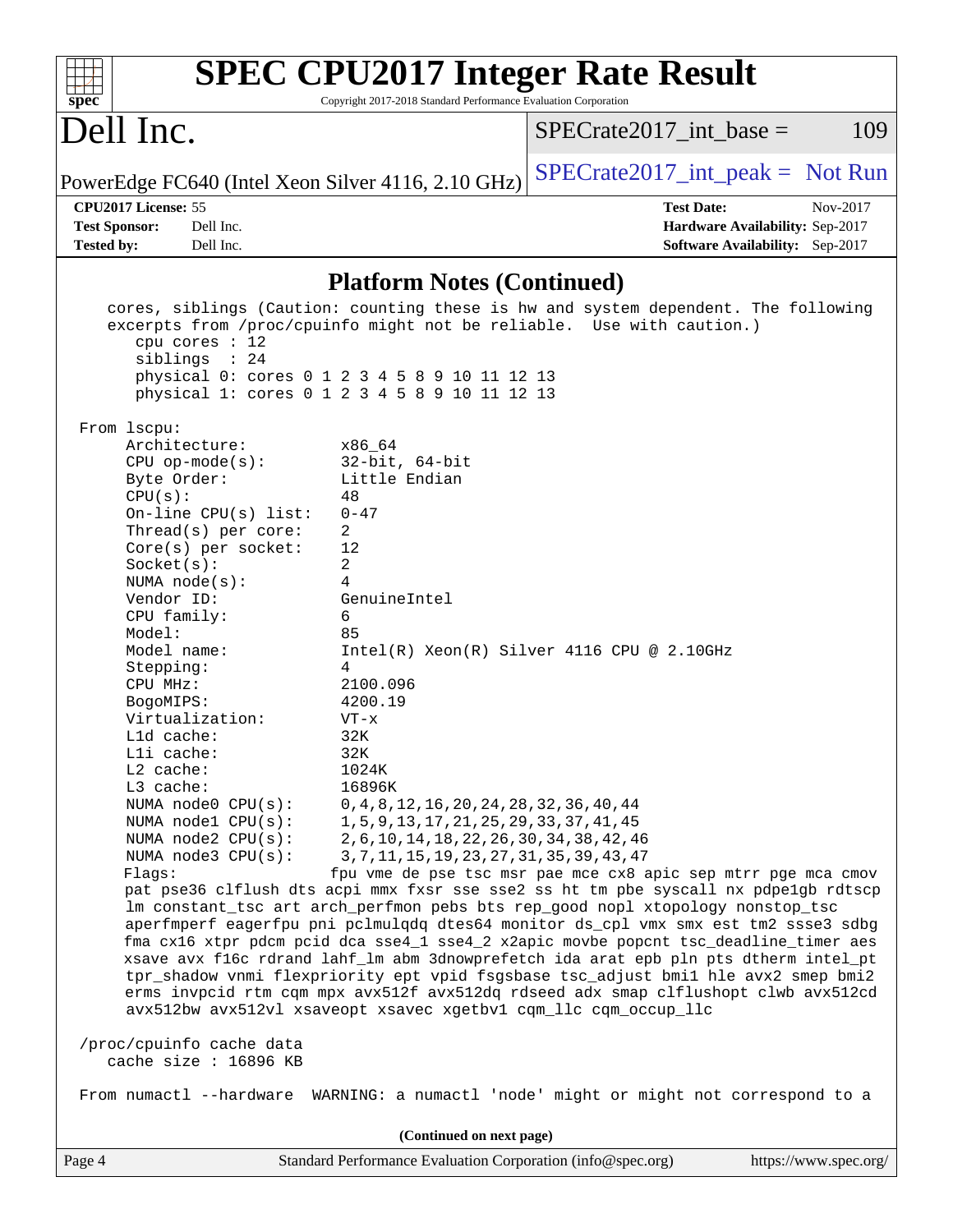| <b>SPEC CPU2017 Integer Rate Result</b><br>Copyright 2017-2018 Standard Performance Evaluation Corporation                                                                                                                                                                                                                                                                                                                                                                                                                                                                                                                                                                                                                                                                                                                                                                                                                                                                                                                                                                                                                                                                                                                                                                                                                                                                                                                                        |                                                                  |
|---------------------------------------------------------------------------------------------------------------------------------------------------------------------------------------------------------------------------------------------------------------------------------------------------------------------------------------------------------------------------------------------------------------------------------------------------------------------------------------------------------------------------------------------------------------------------------------------------------------------------------------------------------------------------------------------------------------------------------------------------------------------------------------------------------------------------------------------------------------------------------------------------------------------------------------------------------------------------------------------------------------------------------------------------------------------------------------------------------------------------------------------------------------------------------------------------------------------------------------------------------------------------------------------------------------------------------------------------------------------------------------------------------------------------------------------------|------------------------------------------------------------------|
| spec <sup>®</sup><br>Dell Inc.                                                                                                                                                                                                                                                                                                                                                                                                                                                                                                                                                                                                                                                                                                                                                                                                                                                                                                                                                                                                                                                                                                                                                                                                                                                                                                                                                                                                                    | $SPECrate2017\_int\_base =$<br>109                               |
| PowerEdge FC640 (Intel Xeon Silver 4116, 2.10 GHz)                                                                                                                                                                                                                                                                                                                                                                                                                                                                                                                                                                                                                                                                                                                                                                                                                                                                                                                                                                                                                                                                                                                                                                                                                                                                                                                                                                                                | $SPECrate2017\_int\_peak = Not Run$                              |
| CPU2017 License: 55<br><b>Test Sponsor:</b><br>Dell Inc.                                                                                                                                                                                                                                                                                                                                                                                                                                                                                                                                                                                                                                                                                                                                                                                                                                                                                                                                                                                                                                                                                                                                                                                                                                                                                                                                                                                          | <b>Test Date:</b><br>Nov-2017<br>Hardware Availability: Sep-2017 |
| Tested by:<br>Dell Inc.                                                                                                                                                                                                                                                                                                                                                                                                                                                                                                                                                                                                                                                                                                                                                                                                                                                                                                                                                                                                                                                                                                                                                                                                                                                                                                                                                                                                                           | Software Availability: Sep-2017                                  |
| <b>Platform Notes (Continued)</b>                                                                                                                                                                                                                                                                                                                                                                                                                                                                                                                                                                                                                                                                                                                                                                                                                                                                                                                                                                                                                                                                                                                                                                                                                                                                                                                                                                                                                 |                                                                  |
| physical chip.<br>available: $4$ nodes $(0-3)$<br>node 0 cpus: 0 4 8 12 16 20 24 28 32 36 40 44<br>node 0 size: 46971 MB<br>node 0 free: 46629 MB<br>node 1 cpus: 1 5 9 13 17 21 25 29 33 37 41 45<br>node 1 size: 48369 MB<br>node 1 free: 48105 MB<br>node 2 cpus: 2 6 10 14 18 22 26 30 34 38 42 46<br>node 2 size: 48369 MB<br>node 2 free: 48120 MB<br>node 3 cpus: 3 7 11 15 19 23 27 31 35 39 43 47<br>node 3 size: 48366 MB<br>node 3 free: 48127 MB<br>node distances:<br>$\overline{0}$<br>$\mathbf{1}$<br>node<br>2<br>3<br>21<br>0 :<br>10<br>21<br>11<br>21<br>10<br>21<br>11<br>1:<br>11<br>21<br>21<br>2:<br>10<br>3:<br>21<br>21<br>11<br>10<br>From /proc/meminfo<br>MemTotal:<br>196687100 kB<br>HugePages_Total:<br>0<br>Hugepagesize:<br>2048 kB<br>From /etc/*release* /etc/*version*<br>$S$ uSE-release:<br>SUSE Linux Enterprise Server 12 (x86_64)<br>$VERSION = 12$<br>PATCHLEVEL = 2<br># This file is deprecated and will be removed in a future service pack or release.<br># Please check /etc/os-release for details about this release.<br>os-release:<br>NAME="SLES"<br>VERSION="12-SP2"<br>VERSION_ID="12.2"<br>PRETTY_NAME="SUSE Linux Enterprise Server 12 SP2"<br>ID="sles"<br>$ANSI$ _COLOR=" $0:32$ "<br>CPE_NAME="cpe:/o:suse:sles:12:sp2"<br>uname $-a$ :<br>Linux linux-u8yg 4.4.16-56-default #1 SMP Mon Aug 8 14:24:26 UTC 2016 (5b281a8) x86_64<br>x86_64 x86_64 GNU/Linux<br>run-level 3 Nov 9 06:57 |                                                                  |
| (Continued on next page)                                                                                                                                                                                                                                                                                                                                                                                                                                                                                                                                                                                                                                                                                                                                                                                                                                                                                                                                                                                                                                                                                                                                                                                                                                                                                                                                                                                                                          |                                                                  |
| Page 5<br>Standard Performance Evaluation Corporation (info@spec.org)                                                                                                                                                                                                                                                                                                                                                                                                                                                                                                                                                                                                                                                                                                                                                                                                                                                                                                                                                                                                                                                                                                                                                                                                                                                                                                                                                                             | https://www.spec.org/                                            |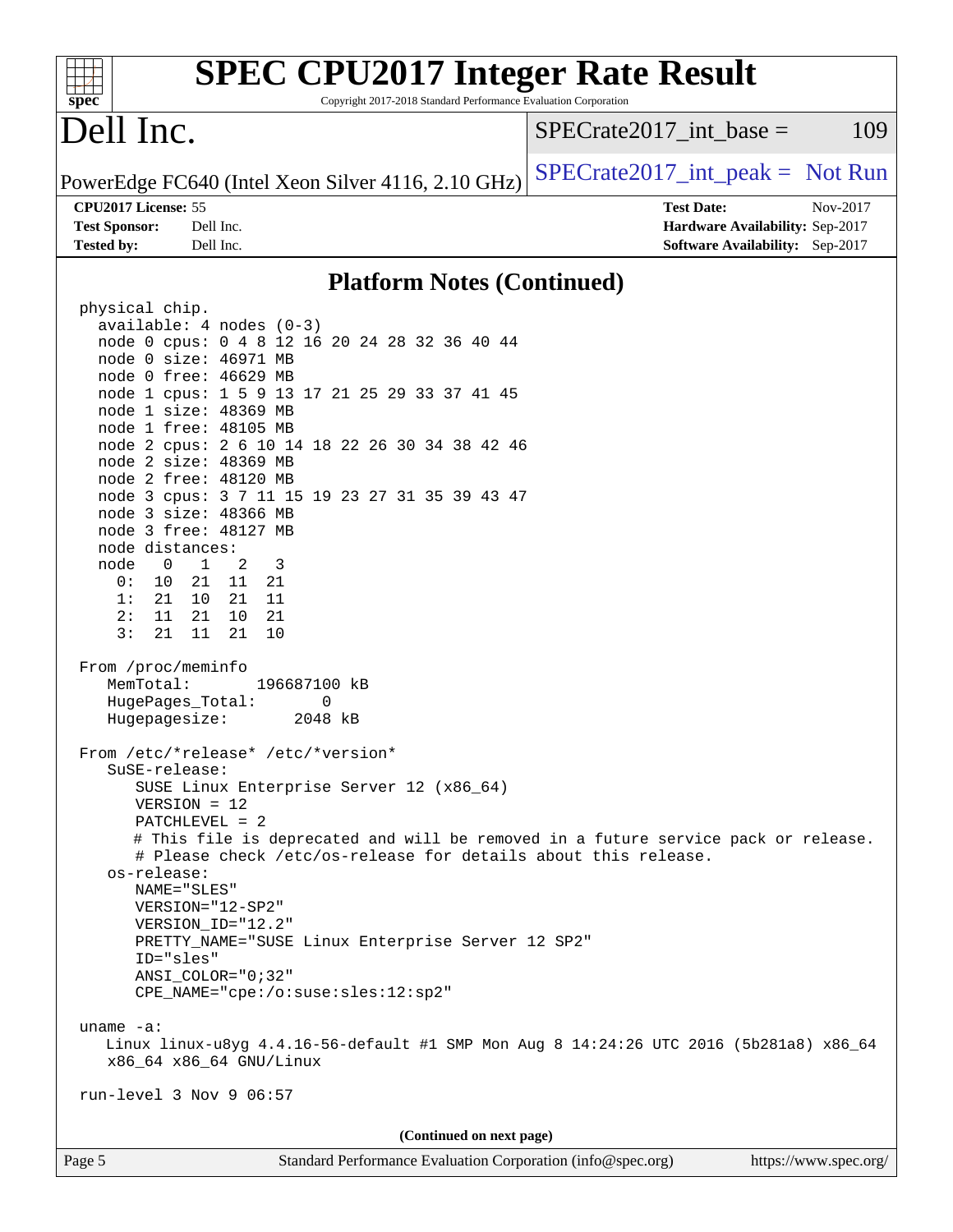| <b>SPEC CPU2017 Integer Rate Result</b><br>$spec^*$<br>Copyright 2017-2018 Standard Performance Evaluation Corporation                                                                                                                                                                                                                                                                                                                                                                                                                                                                                                                                |                                                                                                     |
|-------------------------------------------------------------------------------------------------------------------------------------------------------------------------------------------------------------------------------------------------------------------------------------------------------------------------------------------------------------------------------------------------------------------------------------------------------------------------------------------------------------------------------------------------------------------------------------------------------------------------------------------------------|-----------------------------------------------------------------------------------------------------|
| Dell Inc.                                                                                                                                                                                                                                                                                                                                                                                                                                                                                                                                                                                                                                             | 109<br>$SPECrate2017$ int base =                                                                    |
| PowerEdge FC640 (Intel Xeon Silver 4116, 2.10 GHz)                                                                                                                                                                                                                                                                                                                                                                                                                                                                                                                                                                                                    | $SPECrate2017\_int\_peak = Not Run$                                                                 |
| CPU2017 License: 55<br><b>Test Sponsor:</b><br>Dell Inc.<br><b>Tested by:</b><br>Dell Inc.                                                                                                                                                                                                                                                                                                                                                                                                                                                                                                                                                            | <b>Test Date:</b><br>Nov-2017<br>Hardware Availability: Sep-2017<br>Software Availability: Sep-2017 |
| <b>Platform Notes (Continued)</b>                                                                                                                                                                                                                                                                                                                                                                                                                                                                                                                                                                                                                     |                                                                                                     |
| SPEC is set to: /root/cpu2017<br>Filesystem<br>Size Used Avail Use% Mounted on<br>Type<br>/dev/sda1<br>btrfs 921G<br>34G 887G<br>$4\%$ /<br>Additional information from dmidecode follows. WARNING: Use caution when you interpret<br>this section. The 'dmidecode' program reads system data which is "intended to allow<br>hardware to be accurately determined", but the intent may not be met, as there are<br>frequent changes to hardware, firmware, and the "DMTF SMBIOS" standard.<br>BIOS Dell Inc. 1.0.0 08/10/2017<br>Memory:<br>12x 00AD00B300AD HMA82GR7AFR8N-VK 16 GB 2 rank 2666, configured at 2400<br>4x Not Specified Not Specified |                                                                                                     |
| (End of data from sysinfo program)                                                                                                                                                                                                                                                                                                                                                                                                                                                                                                                                                                                                                    |                                                                                                     |
| <b>Compiler Version Notes</b><br>500.perlbench_r(base) 502.gcc_r(base) 505.mcf_r(base) 525.x264_r(base)<br>CC.                                                                                                                                                                                                                                                                                                                                                                                                                                                                                                                                        |                                                                                                     |
| $557. xz_r(base)$                                                                                                                                                                                                                                                                                                                                                                                                                                                                                                                                                                                                                                     |                                                                                                     |
| icc (ICC) 18.0.0 20170811<br>Copyright (C) 1985-2017 Intel Corporation. All rights reserved.                                                                                                                                                                                                                                                                                                                                                                                                                                                                                                                                                          |                                                                                                     |
| CXXC 520.omnetpp_r(base) 523.xalancbmk_r(base) 531.deepsjeng_r(base)<br>$541.$ leela_r(base)                                                                                                                                                                                                                                                                                                                                                                                                                                                                                                                                                          |                                                                                                     |
| icpc (ICC) 18.0.0 20170811<br>Copyright (C) 1985-2017 Intel Corporation. All rights reserved.                                                                                                                                                                                                                                                                                                                                                                                                                                                                                                                                                         |                                                                                                     |
| $FC$ 548. exchange2 $r(base)$                                                                                                                                                                                                                                                                                                                                                                                                                                                                                                                                                                                                                         |                                                                                                     |
| ifort (IFORT) 18.0.0 20170811<br>Copyright (C) 1985-2017 Intel Corporation. All rights reserved.                                                                                                                                                                                                                                                                                                                                                                                                                                                                                                                                                      |                                                                                                     |
| <b>Base Compiler Invocation</b><br>C benchmarks:<br>icc                                                                                                                                                                                                                                                                                                                                                                                                                                                                                                                                                                                               |                                                                                                     |
| (Continued on next page)                                                                                                                                                                                                                                                                                                                                                                                                                                                                                                                                                                                                                              |                                                                                                     |
| Page 6<br>Standard Performance Evaluation Corporation (info@spec.org)                                                                                                                                                                                                                                                                                                                                                                                                                                                                                                                                                                                 | https://www.spec.org/                                                                               |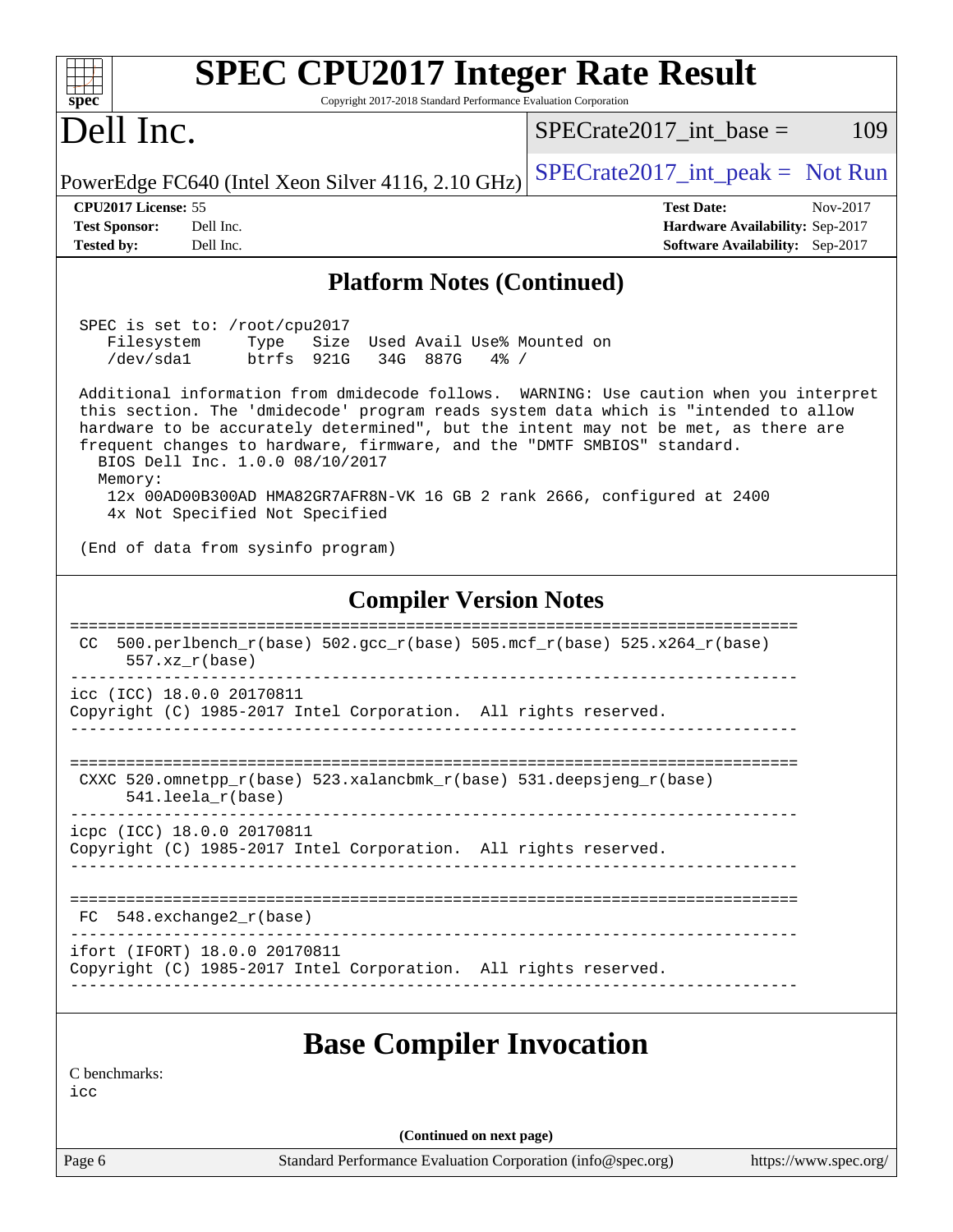#### $+\ +$ **[spec](http://www.spec.org/)**

# **[SPEC CPU2017 Integer Rate Result](http://www.spec.org/auto/cpu2017/Docs/result-fields.html#SPECCPU2017IntegerRateResult)**

Copyright 2017-2018 Standard Performance Evaluation Corporation

## Dell Inc.

 $SPECTate2017\_int\_base = 109$ 

PowerEdge FC640 (Intel Xeon Silver 4116, 2.10 GHz)  $SPECrate2017\_int\_peak = Not Run$ 

**[CPU2017 License:](http://www.spec.org/auto/cpu2017/Docs/result-fields.html#CPU2017License)** 55 **[Test Date:](http://www.spec.org/auto/cpu2017/Docs/result-fields.html#TestDate)** Nov-2017 **[Test Sponsor:](http://www.spec.org/auto/cpu2017/Docs/result-fields.html#TestSponsor)** Dell Inc. **[Hardware Availability:](http://www.spec.org/auto/cpu2017/Docs/result-fields.html#HardwareAvailability)** Sep-2017 **[Tested by:](http://www.spec.org/auto/cpu2017/Docs/result-fields.html#Testedby)** Dell Inc. **[Software Availability:](http://www.spec.org/auto/cpu2017/Docs/result-fields.html#SoftwareAvailability)** Sep-2017

## **[Base Compiler Invocation \(Continued\)](http://www.spec.org/auto/cpu2017/Docs/result-fields.html#BaseCompilerInvocation)**

[C++ benchmarks](http://www.spec.org/auto/cpu2017/Docs/result-fields.html#CXXbenchmarks): [icpc](http://www.spec.org/cpu2017/results/res2018q1/cpu2017-20180122-02923.flags.html#user_CXXbase_intel_icpc_18.0_c510b6838c7f56d33e37e94d029a35b4a7bccf4766a728ee175e80a419847e808290a9b78be685c44ab727ea267ec2f070ec5dc83b407c0218cded6866a35d07)

[Fortran benchmarks:](http://www.spec.org/auto/cpu2017/Docs/result-fields.html#Fortranbenchmarks) [ifort](http://www.spec.org/cpu2017/results/res2018q1/cpu2017-20180122-02923.flags.html#user_FCbase_intel_ifort_18.0_8111460550e3ca792625aed983ce982f94888b8b503583aa7ba2b8303487b4d8a21a13e7191a45c5fd58ff318f48f9492884d4413fa793fd88dd292cad7027ca)

## **[Base Portability Flags](http://www.spec.org/auto/cpu2017/Docs/result-fields.html#BasePortabilityFlags)**

 500.perlbench\_r: [-DSPEC\\_LP64](http://www.spec.org/cpu2017/results/res2018q1/cpu2017-20180122-02923.flags.html#b500.perlbench_r_basePORTABILITY_DSPEC_LP64) [-DSPEC\\_LINUX\\_X64](http://www.spec.org/cpu2017/results/res2018q1/cpu2017-20180122-02923.flags.html#b500.perlbench_r_baseCPORTABILITY_DSPEC_LINUX_X64) 502.gcc\_r: [-DSPEC\\_LP64](http://www.spec.org/cpu2017/results/res2018q1/cpu2017-20180122-02923.flags.html#suite_basePORTABILITY502_gcc_r_DSPEC_LP64) 505.mcf\_r: [-DSPEC\\_LP64](http://www.spec.org/cpu2017/results/res2018q1/cpu2017-20180122-02923.flags.html#suite_basePORTABILITY505_mcf_r_DSPEC_LP64) 520.omnetpp\_r: [-DSPEC\\_LP64](http://www.spec.org/cpu2017/results/res2018q1/cpu2017-20180122-02923.flags.html#suite_basePORTABILITY520_omnetpp_r_DSPEC_LP64) 523.xalancbmk\_r: [-DSPEC\\_LP64](http://www.spec.org/cpu2017/results/res2018q1/cpu2017-20180122-02923.flags.html#suite_basePORTABILITY523_xalancbmk_r_DSPEC_LP64) [-DSPEC\\_LINUX](http://www.spec.org/cpu2017/results/res2018q1/cpu2017-20180122-02923.flags.html#b523.xalancbmk_r_baseCXXPORTABILITY_DSPEC_LINUX) 525.x264\_r: [-DSPEC\\_LP64](http://www.spec.org/cpu2017/results/res2018q1/cpu2017-20180122-02923.flags.html#suite_basePORTABILITY525_x264_r_DSPEC_LP64) 531.deepsjeng\_r: [-DSPEC\\_LP64](http://www.spec.org/cpu2017/results/res2018q1/cpu2017-20180122-02923.flags.html#suite_basePORTABILITY531_deepsjeng_r_DSPEC_LP64) 541.leela\_r: [-DSPEC\\_LP64](http://www.spec.org/cpu2017/results/res2018q1/cpu2017-20180122-02923.flags.html#suite_basePORTABILITY541_leela_r_DSPEC_LP64) 548.exchange2\_r: [-DSPEC\\_LP64](http://www.spec.org/cpu2017/results/res2018q1/cpu2017-20180122-02923.flags.html#suite_basePORTABILITY548_exchange2_r_DSPEC_LP64) 557.xz\_r: [-DSPEC\\_LP64](http://www.spec.org/cpu2017/results/res2018q1/cpu2017-20180122-02923.flags.html#suite_basePORTABILITY557_xz_r_DSPEC_LP64)

## **[Base Optimization Flags](http://www.spec.org/auto/cpu2017/Docs/result-fields.html#BaseOptimizationFlags)**

#### [C benchmarks](http://www.spec.org/auto/cpu2017/Docs/result-fields.html#Cbenchmarks):

[-Wl,-z,muldefs](http://www.spec.org/cpu2017/results/res2018q1/cpu2017-20180122-02923.flags.html#user_CCbase_link_force_multiple1_b4cbdb97b34bdee9ceefcfe54f4c8ea74255f0b02a4b23e853cdb0e18eb4525ac79b5a88067c842dd0ee6996c24547a27a4b99331201badda8798ef8a743f577) [-xCORE-AVX2](http://www.spec.org/cpu2017/results/res2018q1/cpu2017-20180122-02923.flags.html#user_CCbase_f-xCORE-AVX2) [-ipo](http://www.spec.org/cpu2017/results/res2018q1/cpu2017-20180122-02923.flags.html#user_CCbase_f-ipo) [-O3](http://www.spec.org/cpu2017/results/res2018q1/cpu2017-20180122-02923.flags.html#user_CCbase_f-O3) [-no-prec-div](http://www.spec.org/cpu2017/results/res2018q1/cpu2017-20180122-02923.flags.html#user_CCbase_f-no-prec-div) [-qopt-mem-layout-trans=3](http://www.spec.org/cpu2017/results/res2018q1/cpu2017-20180122-02923.flags.html#user_CCbase_f-qopt-mem-layout-trans_de80db37974c74b1f0e20d883f0b675c88c3b01e9d123adea9b28688d64333345fb62bc4a798493513fdb68f60282f9a726aa07f478b2f7113531aecce732043) [-L/usr/local/je5.0.1-64/lib](http://www.spec.org/cpu2017/results/res2018q1/cpu2017-20180122-02923.flags.html#user_CCbase_jemalloc_link_path64_4b10a636b7bce113509b17f3bd0d6226c5fb2346b9178c2d0232c14f04ab830f976640479e5c33dc2bcbbdad86ecfb6634cbbd4418746f06f368b512fced5394) [-ljemalloc](http://www.spec.org/cpu2017/results/res2018q1/cpu2017-20180122-02923.flags.html#user_CCbase_jemalloc_link_lib_d1249b907c500fa1c0672f44f562e3d0f79738ae9e3c4a9c376d49f265a04b9c99b167ecedbf6711b3085be911c67ff61f150a17b3472be731631ba4d0471706)

#### [C++ benchmarks:](http://www.spec.org/auto/cpu2017/Docs/result-fields.html#CXXbenchmarks)

[-Wl,-z,muldefs](http://www.spec.org/cpu2017/results/res2018q1/cpu2017-20180122-02923.flags.html#user_CXXbase_link_force_multiple1_b4cbdb97b34bdee9ceefcfe54f4c8ea74255f0b02a4b23e853cdb0e18eb4525ac79b5a88067c842dd0ee6996c24547a27a4b99331201badda8798ef8a743f577) [-xCORE-AVX2](http://www.spec.org/cpu2017/results/res2018q1/cpu2017-20180122-02923.flags.html#user_CXXbase_f-xCORE-AVX2) [-ipo](http://www.spec.org/cpu2017/results/res2018q1/cpu2017-20180122-02923.flags.html#user_CXXbase_f-ipo) [-O3](http://www.spec.org/cpu2017/results/res2018q1/cpu2017-20180122-02923.flags.html#user_CXXbase_f-O3) [-no-prec-div](http://www.spec.org/cpu2017/results/res2018q1/cpu2017-20180122-02923.flags.html#user_CXXbase_f-no-prec-div) [-qopt-mem-layout-trans=3](http://www.spec.org/cpu2017/results/res2018q1/cpu2017-20180122-02923.flags.html#user_CXXbase_f-qopt-mem-layout-trans_de80db37974c74b1f0e20d883f0b675c88c3b01e9d123adea9b28688d64333345fb62bc4a798493513fdb68f60282f9a726aa07f478b2f7113531aecce732043) [-L/usr/local/je5.0.1-64/lib](http://www.spec.org/cpu2017/results/res2018q1/cpu2017-20180122-02923.flags.html#user_CXXbase_jemalloc_link_path64_4b10a636b7bce113509b17f3bd0d6226c5fb2346b9178c2d0232c14f04ab830f976640479e5c33dc2bcbbdad86ecfb6634cbbd4418746f06f368b512fced5394) [-ljemalloc](http://www.spec.org/cpu2017/results/res2018q1/cpu2017-20180122-02923.flags.html#user_CXXbase_jemalloc_link_lib_d1249b907c500fa1c0672f44f562e3d0f79738ae9e3c4a9c376d49f265a04b9c99b167ecedbf6711b3085be911c67ff61f150a17b3472be731631ba4d0471706)

#### [Fortran benchmarks](http://www.spec.org/auto/cpu2017/Docs/result-fields.html#Fortranbenchmarks):

[-Wl,-z,muldefs](http://www.spec.org/cpu2017/results/res2018q1/cpu2017-20180122-02923.flags.html#user_FCbase_link_force_multiple1_b4cbdb97b34bdee9ceefcfe54f4c8ea74255f0b02a4b23e853cdb0e18eb4525ac79b5a88067c842dd0ee6996c24547a27a4b99331201badda8798ef8a743f577) [-xCORE-AVX2](http://www.spec.org/cpu2017/results/res2018q1/cpu2017-20180122-02923.flags.html#user_FCbase_f-xCORE-AVX2) [-ipo](http://www.spec.org/cpu2017/results/res2018q1/cpu2017-20180122-02923.flags.html#user_FCbase_f-ipo) [-O3](http://www.spec.org/cpu2017/results/res2018q1/cpu2017-20180122-02923.flags.html#user_FCbase_f-O3) [-no-prec-div](http://www.spec.org/cpu2017/results/res2018q1/cpu2017-20180122-02923.flags.html#user_FCbase_f-no-prec-div) [-qopt-mem-layout-trans=3](http://www.spec.org/cpu2017/results/res2018q1/cpu2017-20180122-02923.flags.html#user_FCbase_f-qopt-mem-layout-trans_de80db37974c74b1f0e20d883f0b675c88c3b01e9d123adea9b28688d64333345fb62bc4a798493513fdb68f60282f9a726aa07f478b2f7113531aecce732043) [-nostandard-realloc-lhs](http://www.spec.org/cpu2017/results/res2018q1/cpu2017-20180122-02923.flags.html#user_FCbase_f_2003_std_realloc_82b4557e90729c0f113870c07e44d33d6f5a304b4f63d4c15d2d0f1fab99f5daaed73bdb9275d9ae411527f28b936061aa8b9c8f2d63842963b95c9dd6426b8a) [-align array32byte](http://www.spec.org/cpu2017/results/res2018q1/cpu2017-20180122-02923.flags.html#user_FCbase_align_array32byte_b982fe038af199962ba9a80c053b8342c548c85b40b8e86eb3cc33dee0d7986a4af373ac2d51c3f7cf710a18d62fdce2948f201cd044323541f22fc0fffc51b6) [-L/usr/local/je5.0.1-64/lib](http://www.spec.org/cpu2017/results/res2018q1/cpu2017-20180122-02923.flags.html#user_FCbase_jemalloc_link_path64_4b10a636b7bce113509b17f3bd0d6226c5fb2346b9178c2d0232c14f04ab830f976640479e5c33dc2bcbbdad86ecfb6634cbbd4418746f06f368b512fced5394) [-ljemalloc](http://www.spec.org/cpu2017/results/res2018q1/cpu2017-20180122-02923.flags.html#user_FCbase_jemalloc_link_lib_d1249b907c500fa1c0672f44f562e3d0f79738ae9e3c4a9c376d49f265a04b9c99b167ecedbf6711b3085be911c67ff61f150a17b3472be731631ba4d0471706)

## **[Base Other Flags](http://www.spec.org/auto/cpu2017/Docs/result-fields.html#BaseOtherFlags)**

[C benchmarks:](http://www.spec.org/auto/cpu2017/Docs/result-fields.html#Cbenchmarks)  $-m64 - std = c11$  $-m64 - std = c11$ 

**(Continued on next page)**

Page 7 Standard Performance Evaluation Corporation [\(info@spec.org\)](mailto:info@spec.org) <https://www.spec.org/>